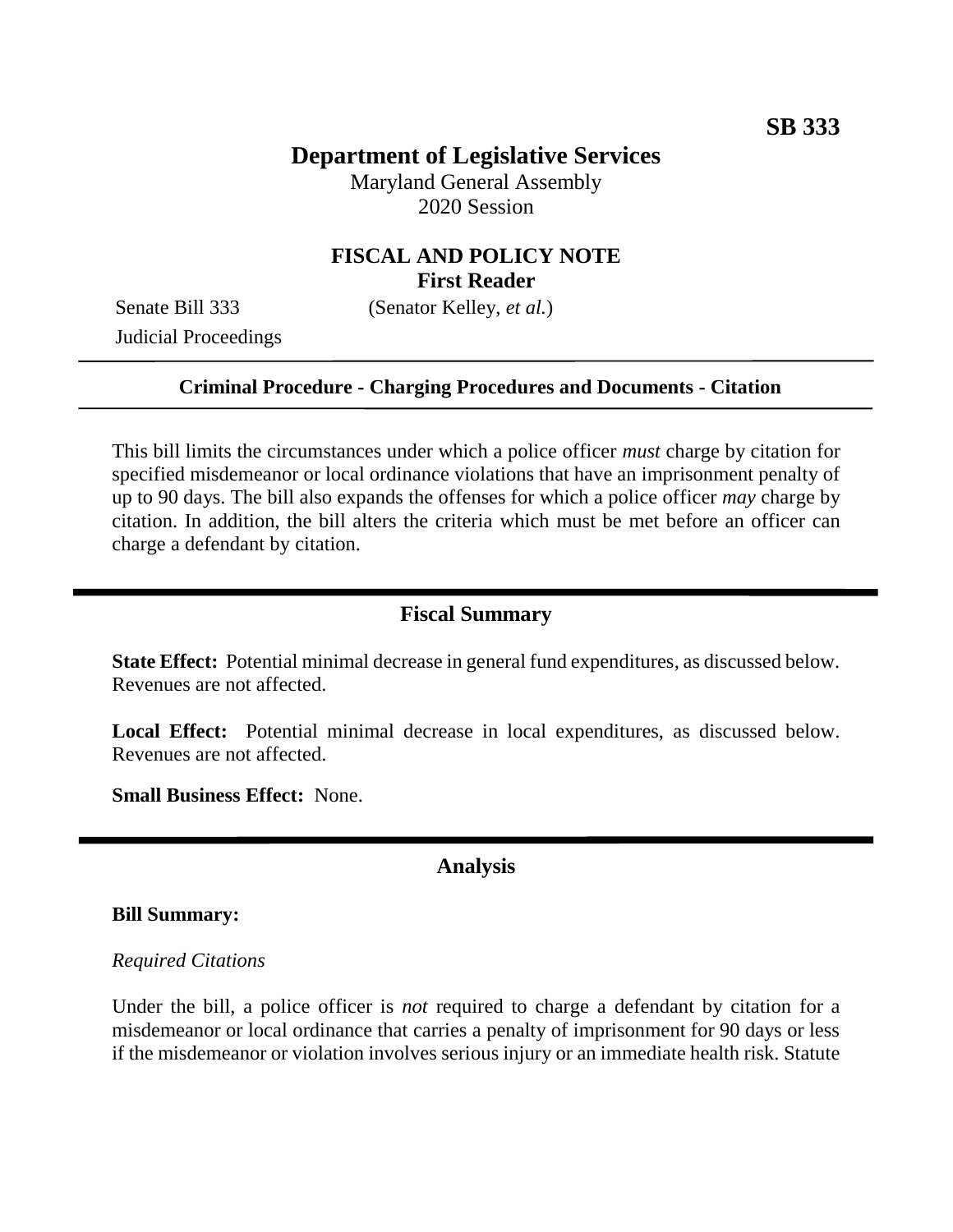does not currently contain an exception for serious injury/immediate health risk. The bill retains the current statutory exceptions for specified offenses.

## *Expansion of Permissible Citations*

The offenses for which an officer *may* charge by citation are expanded to include possession of a controlled dangerous substance (CDS) other than marijuana. The criteria which must be met before an officer may charge by citation are altered to allow for the issuance of a citation even if a defendant is subject to arrest for another criminal charge arising out of the same circumstances, but is not subject to arrest for another alleged misdemeanor involving serious injury or immediate health risk, an alleged felony arising out of the same incident, or an open warrant, as specified.

**Current Law:** A police officer must issue a citation for possession of marijuana or any misdemeanor or local ordinance violation that does not carry a penalty of imprisonment or for which the maximum penalty of imprisonment is 90 days or less, except for (1) failure to comply with a peace order or protective order; (2) violation of a condition of pretrial or posttrial release; (3) possession of an electronic control device after conviction of a drug felony or a crime of violence; (4) violation of an out-of-state domestic violence order; or (5) abuse or neglect of an animal. A police officer may also charge by citation, as specified, for (1) the sale of an alcoholic beverage to an underage drinker or intoxicated person; (2) malicious destruction of property valued at less than \$500; and (3) misdemeanor theft of property or services with a value of at least \$100 but less than \$1,500.

A police officer may charge a defendant by citation *only* if (1) the officer is satisfied with the defendant's evidence of identity; (2) the officer reasonably believes that the defendant will comply with the citation; (3) the officer reasonably believes that the failure to charge on a statement of charges will not pose a threat to public safety; (4) the defendant is not subject to arrest for another criminal charge arising out of the same incident; and (5) the defendant complies with all lawful orders by the officer. A police officer who has grounds to make a warrantless arrest for an offense that may be charged by citation may (1) issue a citation in lieu of making the arrest or (2) make the arrest and subsequently issue a citation in lieu of continued custody.

## *Controlled Dangerous Substances*

CDS are listed on one of five schedules (Schedules I through V) set forth in statute depending on their potential for abuse and acceptance for medical use. Under the federal Controlled Substances Act, for a drug or substance to be classified as Schedule I, the following findings must be made: (1) the substance has a high potential for abuse; (2) the drug or other substance has no currently accepted medical use in the United States; and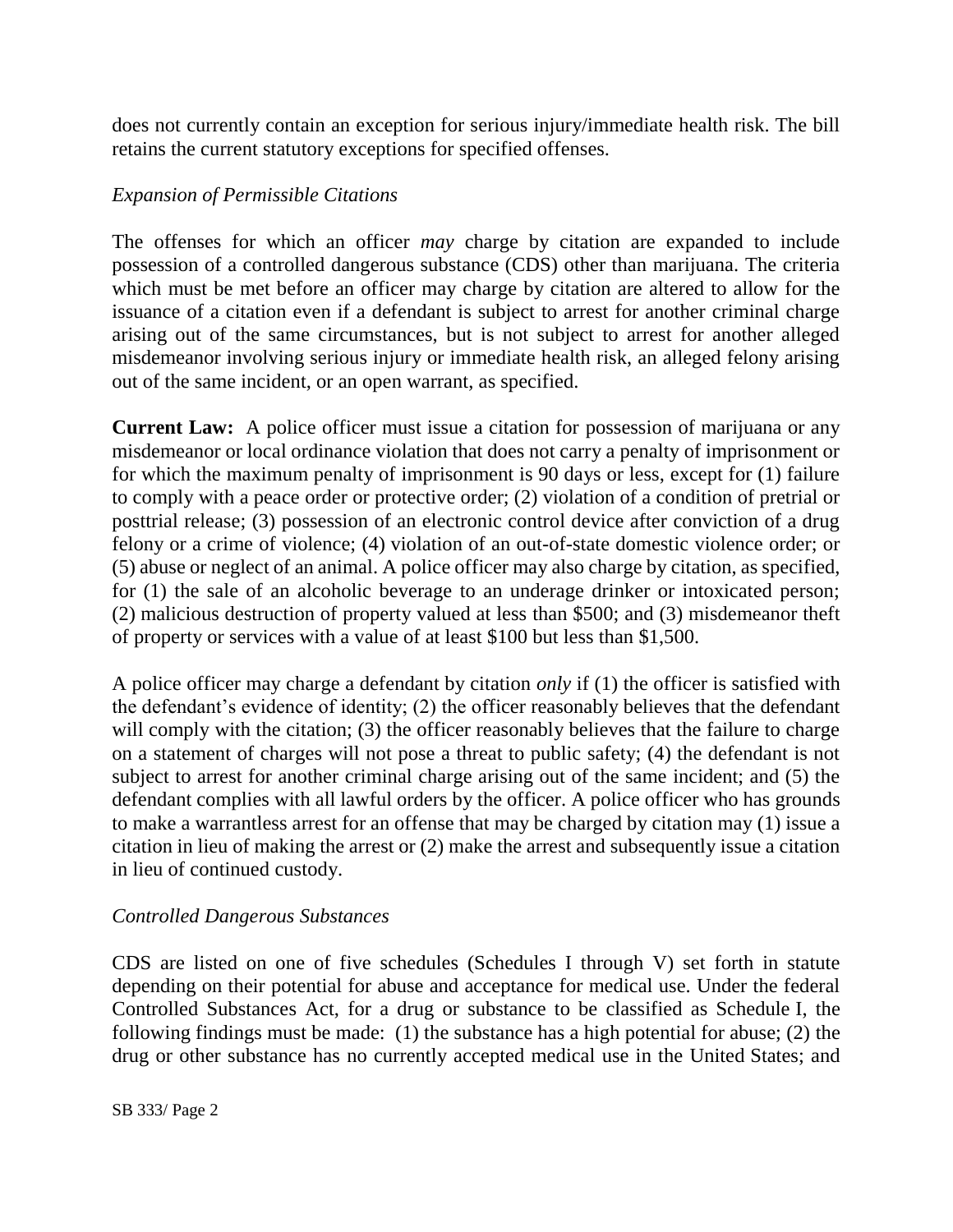(3) there is a lack of accepted safety for use of the drug or other substance under medical supervision.

No distinction is made in State law regarding penalties for possession of CDS, regardless of the schedule the substance is on, with the exception of marijuana.

A person may not possess or administer a CDS unless the CDS is obtained directly or by prescription or order from an authorized provider acting in the course of professional practice. A person may not obtain or attempt to obtain a CDS, or procure or attempt to procure the administration of a CDS, by specified methods, including by fraud, counterfeit prescription, or concealment of fact. With certain exceptions, violators are guilty of a misdemeanor and subject to the following penalties: (1) for a first conviction, imprisonment for up to one year and/or a fine of up to \$5,000; (2) for a second or third conviction, imprisonment for up to 18 months and/or a fine of up to \$5,000; and (3) for a fourth or subsequent conviction, imprisonment for up to two years and/or a fine of up to \$5,000. The authorization to double penalties for repeat offenders applies only when the person has also been previously convicted of a crime of violence.

**Background:** According to the Judiciary, 20,311 criminal citations were filed in the District Court during fiscal 2019. During that time, there were 25,018 violations for possession of CDS other than marijuana in the District Court and 9,922 violations for possession of CDS other than marijuana in the circuit courts.

**State Expenditures:** General fund expenditures may decrease minimally for the Department of Public Safety and Correctional Services to the extent that the bill reduces the number of arrestees detained pretrial in the Baltimore Pretrial Complex.

General fund expenditures may also decrease minimally for the Judiciary, the Department of State Police (DSP), and the Office of the Public Defender (OPD) to the extent that the bill reduces the number of District Court commissioner initial appearances by arrestees, the number of arrests, and the number of bail reviews necessary. This decrease may be offset in part by similar costs incurred should the cited defendants fail to appear in court. However, any savings experienced by the Judiciary, DSP, and OPD are likely to be shifted to other functions within those agencies.

Although there were approximately 130,396 total initial appearances as a result of warrant and bench warrant arrests for all misdemeanors and felony charges in fiscal 2019, data is not available on the number of individuals represented by these cases who were charged with additional offenses that are not eligible for citations or were otherwise ineligible to receive a citation.

SB 333/ Page 3 **Local Expenditures:** Montgomery and Prince George's counties and the City of Westminster advise that the bill does not have a fiscal impact on their jurisdictions.